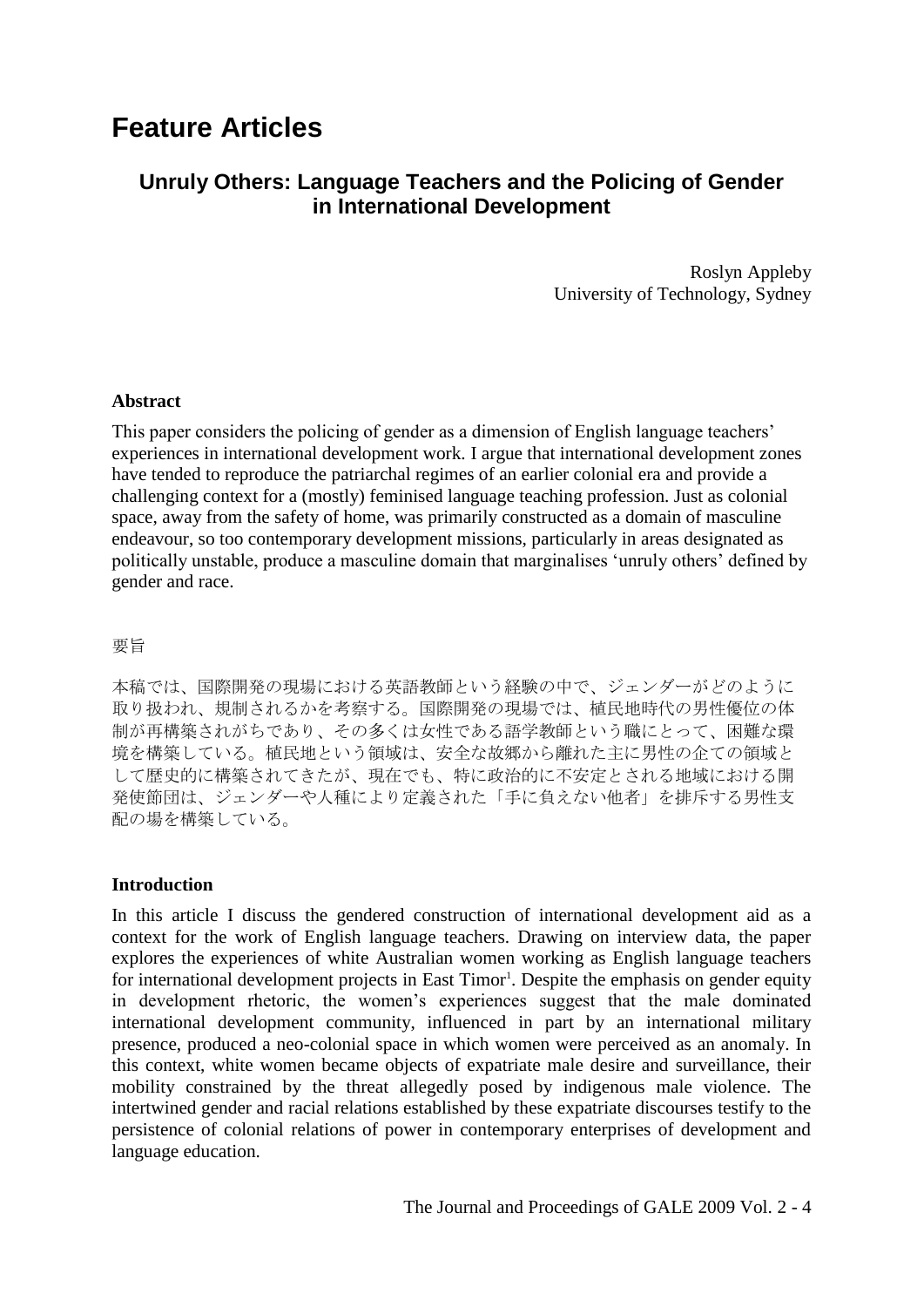East Timor officially became the world's newest independent nation in 2002, after centuries of struggle against Portuguese colonial rule and a quarter century of Indonesian occupation. The withdrawal of Indonesian military forces and administration in 1999 was accompanied by a wave of violence that destroyed much of the country's infrastructure and resulted in loss of lives and mass dislocation of the Timorese population. Across the country, the burning of almost all school buildings and the disappearance of most teachers who fled back to Indonesia, meant the destruction of the entire education system almost overnight. In an effort to quell the violence, the United Nations authorised the deployment of a multinational peacekeeping force, and in subsequent years international agencies have channeled significant funding towards East Timor's reconstruction and development.

Australian interest in East Timor, which lies just 500 kilometres north of Darwin, has been motivated by historical allegiances, by the promise of access to rich oil and gas reserves that lie in the sea between the two nations, by a sense of solidarity with the Timorese struggle for independence, and by strategic concerns for stable relations with our northern neighbours. For almost a decade, East Timor has been an important component of Australia's international aid program, with a focus on assisting in key areas including governance, health and education. In recent years, Australian military forces have also been deployed in response to periodic violence, and in this climate East Timor has at times been seen as a danger zone for those working in Australian aid projects. English language teachers have been amongst the teams of Australian aid workers in East Timor, and their narratives, along with my own experiences, form the basis of this article.

## **Locating Development Projects in Context**

*Elly: As a woman it was probably one of the freakiest experiences of my life … The whole bar scene, the pick up in the bars, like those World War II movies. And men, those truckloads of soldiers looking like predators, looking at us like predators. They"d drive past and … I"d think … thank god I"m not in one of the villages that you"re liberating!*

Elly was one of a dozen white, female, Australian aid workers I interviewed about their experiences of teaching English language in development projects in East Timor<sup>2</sup>. Like several others, including myself, Elly taught English language for academic and vocational purposes on a short term contract at a tertiary institution in Timor. Her observations of development as "one of the freakiest experiences of my life", raise some interesting questions about international development as a gendered context for English language teaching. These include questions about the influence of military intervention in a language teaching context, about the interplay of race and gender in the contact zone<sup>3</sup> of development, and about the importance of gender equality as a goal of international development. In this paper I touch on several of these points to address a central question: How can we understand international development as a gendered context for English language teaching?

To answer this question, we need to see Elly's experiences from the perspective of development as an historical descendant of an earlier colonial age, an age in which the economic and social conditions for present day development enterprises were established. The era of international development was born in the post-World War II phase of decolonisation and, as such, development can be seen as a modern outgrowth of asymmetrical colonial relations between wealthy so-called 'developed'<sup>4</sup> (and formerly colonial) nations and poorer, 'underdeveloped' or 'developing' (formerly colonised) nations.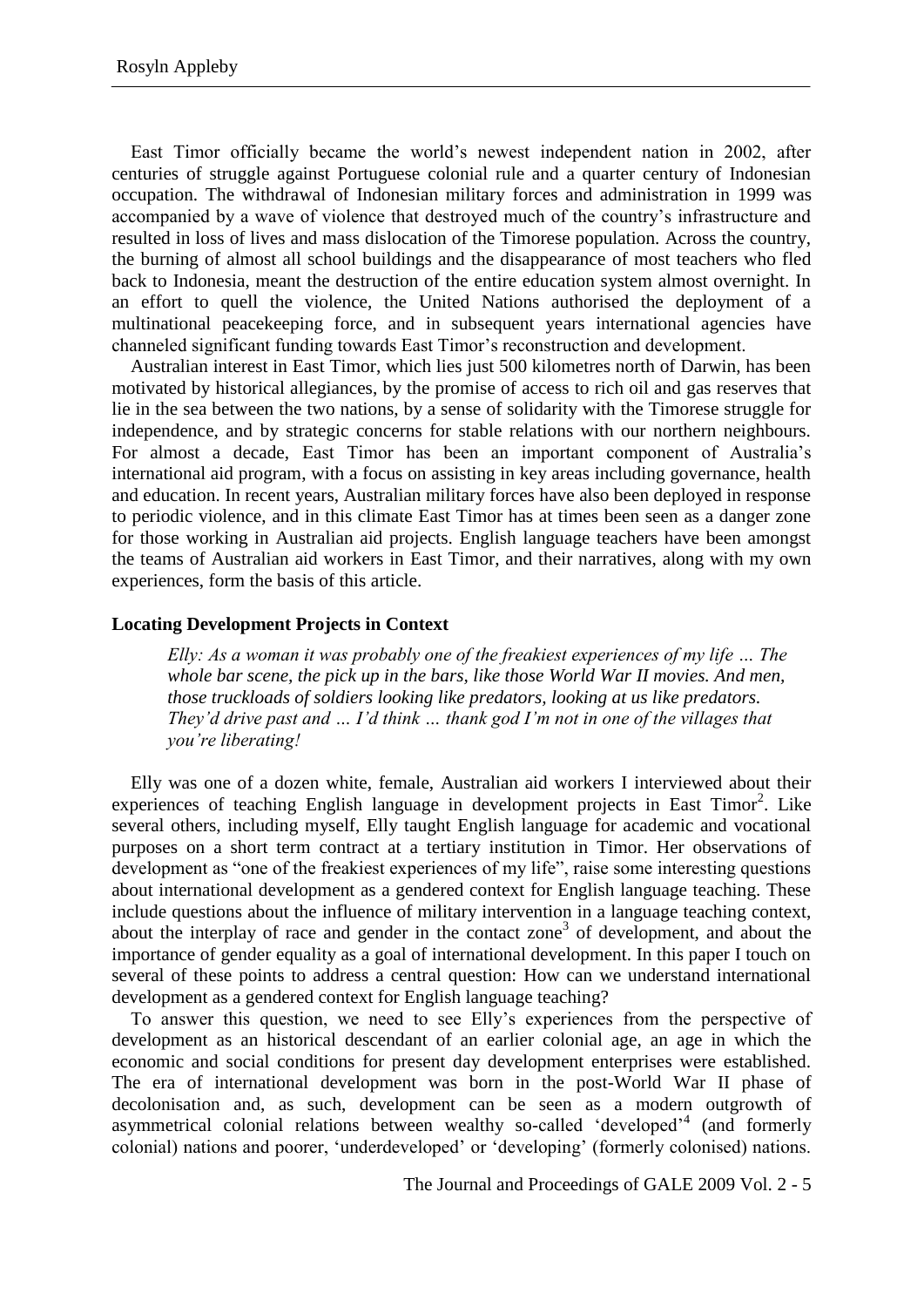Colonial expenditure that had been aimed at expanding the trade opportunities of colonial powers gave way to financial investments referred to as aid, and tended to be concentrated in countries where donors had strategic political or past colonial connections. Previously colonised countries have been viewed as lacking the means to modernise and develop, thus justifying the need for ongoing intervention by the 'First World' in 'less advanced' nations in the form of economic assistance, the transfer of modern scientific and technical knowledge (Escobar, 2004; Kingdon, 1999), and the embodiment of this knowledge in English as the international language of modernisation and progress. In these processes, modernisation and development are framed in terms of achieving economic and social change under the banner of progress towards a First World ideal. In many respects, however, international development became a means of maintaining the interests and hierarchies of colonialism.

Since the end of the Cold War era, the geopolitical interests of donor countries have been increasingly focused on development assistance in conflict and post-conflict environments such as East Timor, where there is a close association between aid and military intervention (Addison, 2000; Jeffreys, 2002). In particular, since September 11, critics have argued that development assistance, as "one thread in the 'war on terror'" (Kingsbury, 2004, p. 2), has been motivated by the West's will to govern in regions of the globe deemed to be politically unstable (Duffield, 2002). In these regions, development assistance provides a means whereby donors may work to win hearts and minds by sponsoring social welfare programs in areas such as health and education. English language teaching plays a key part in this process of persuasion (Karmani, 2005), and yet the privileging of English may serve to recreate forms of dependency on Anglophone donor nations. The contextual complexity of these situations reminds us of the continuing need for English language teachers to reflect on their positioning in regard to broader geopolitical agendas (Appleby, Copley, Sithirajvongsa & Pennycook, 2002).

Military co-location lends a particularly patriarchal flavour to development enterprises, promoting masculinisation through the "policing of bodies" (Rose, 1993, p. 37), and reproducing in development sites an image of the colonies as "a place of masculine" endeavour where heroic individual males behave in adventurous ways, exploring undiscovered lands and subduing the inhabitants" (Mills, 1994, pp. 36-37). In such places, white female workers tend to be an anomaly: in colonial and postcolonial contexts, they are cast as unruly, unnecessary, or at the service of male desire that silences female desire through labeling and denigration (Ramazanoglu, 1993). Their anomalous positioning also rests on the contrast between, on the one hand, their privileged membership of an international elite and, on the other hand, their subordination to a patriarchal regime that operates within that elite community.

## **Gender Equality as a Goal of International Development**

In recent decades, gender equality has been a key goal of international development programs. Gender equality in education is valued as a major contributor towards economic growth: it is accepted, at least rhetorically, by numerous government and international organisations, and is enshrined in international agreements and commitments including the Millennium Development Goals<sup>6</sup>. Initiatives to improve gender equality in development programs are channeled into the twin strategies of gender balance (aiming for the employment of equal numbers of men and women in development personnel), and gender mainstreaming (ensuring gender considerations are incorporated into the design and delivery of all development programs).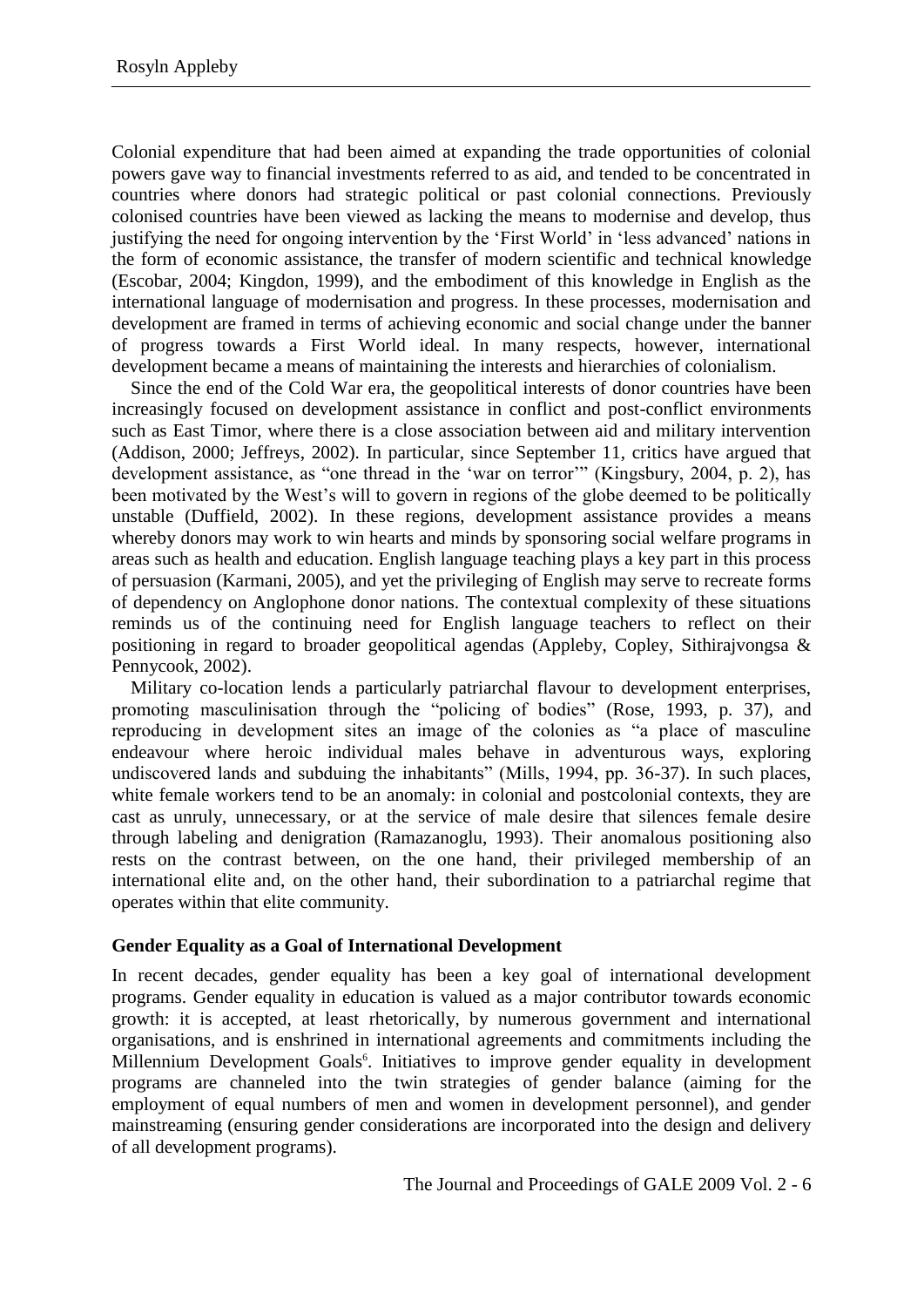Apart from the underlying economic imperatives, promoting gender equality is broadly framed in terms of achieving social progress, on the assumption that economically developed donor nations present a more progressive model of gender equality than undeveloped or Third World nations. However, one of the many problems with this all-encompassing ideal of progress towards a social goal is that it classifies nations and societies along a normative scale that bears the legacy of a colonial era. At one end of the scale are the (formerly colonial) nations categorised as highly developed and socially advanced; at the other end are placed those (formerly colonised) nations that are seen as underdeveloped and socially backward. This sort of classification seeps into all areas of the national identity when seen from the viewpoint of the developed world. From this perspective, gender inequity is imagined as a problem that has been solved in the First World, and is now solely confined to communities in the so-called Third World, or non-Western nations. Critical feminist and postcolonial scholars have noted that this not only overestimates the conditions of gender equity in the West, but also fails to take into account the sexualised violence that accompanies international development, with its mission for the spread of global capitalism and its links to the "increasing militarization (and masculinization) of the globe" (Mohanty, 2003, p. 229).

Despite the emphasis on gender equity in development rhetoric, the close association between military intervention and international development projects can produce iniquitous effects in gender relations (Mazurana, Raven-Roberts, Parpart & Lautze, 2005). In some media representations of militarised development (see, for example, Forbes & Allard, 2006) we see the legacy of heroic colonial discourses of race and gender, so aptly summarized in Spivak's (1994, p. 10) critique of the colonial mission as "white men, seeking to save brown women from brown men". In contrast to these heroic images, the media also presents reports of peacekeepers and aid workers involved in sexual abuse of women and children in the very communities that they are charged with protecting and assisting (Bowcott, 2005; Gillan & Moszynski, 2002; Ward, 2000; Wax, 2005). These media representations suggest that a disjuncture has occurred between, on the one hand, development policies that promote women's empowerment through gender equality and, on the other hand, experience in the field, in devastated communities where poor women may suffer the consequences of patriarchal and sexist regimes that accompany development aid and military intervention. In these reports of abuse, "racial and sexual violence are yoked together [in an] abiding and recurrent metaphor for colonial relations" that too often persists in the practices of international development (Loomba, 1998, p. 164).

## **Contextual Conditions for Female English Language Teachers in East Timor**

In this section, I consider English language teachers' experiences of the gender relations produced with the influx of international military and development missions in postindependence East Timor. Being in this hypermasculine context had a considerable impact on the women in my research, as they faced the challenges of negotiating their place in an international community where all were affected by the spirit of being in a war zone. I focus on the narratives of two white Australian teachers, Elly (from several transcribed interviews and casual conversations) and Helen (from transcribed interviews and letters sent from East Timor). All quotes and text in italics throughout the remainder of this article are from these two participants. Both Elly and Helen were qualified English language teachers with previous experience in teaching outside Australia and, while in East Timor, worked in English language programs for development agencies. Elly was in her late 20s, Helen in her 40s.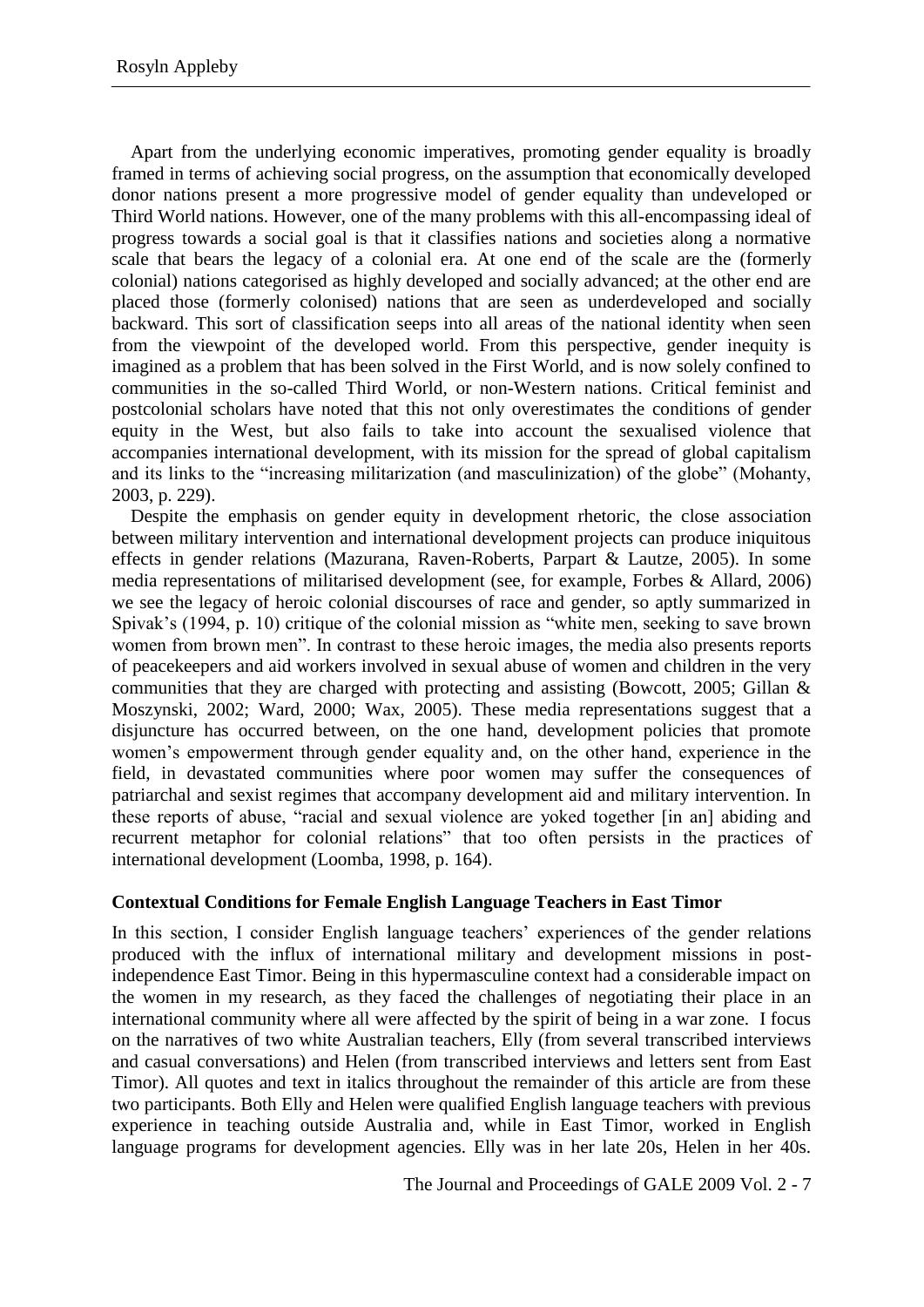Reflecting on their accounts, and my own experiences of language teaching in East Timor, I argue that rather than the First World international community exemplifying a discourse of progress in gender relations, it seemed that the expatriate community had instead gone backwards in time, producing a seedy underworld of intensely dichotomised gender roles that reflected the colonial heritage of development.

Elly conservatively estimated the gender ratio amongst the expatriate community in Dili at the time as "*nine men to one woman*", and observed that the degree of active military presence seemed to establish a patriarchal mood, even influencing aid workers and journalists to don "little military outfits: there was something very 'war-games-y'", something "very *male, about the whole scene"*. The emergency scenario and 'war games' atmosphere constructed a particular type of gendered space, and appeared to attract the sort of men who ―*would just never get jobs with that sort of authority or money or sense of importance at home, and they can do it all in these situations"*. Neither expatriate nor local women were obviously visible in the public domain, and the prevailing message to women seemed to be *"watch out, it"s males that operate here"*.

This situation had significant effects on some teachers' sense of being 'read' as female. Elly's strongest complaints concerned being identified by men as a "*sex object*" in a way that was reminiscent of Australia in earlier decades. In social situations, she felt some of the men she met "were able to acknowledge the value of the person they were speaking to", but her specific criticism concerned the reduction of interactions to a sexual exchange, and therefore the exclusion of other possible ways of interacting on the basis of professional or social interest and respect. Social behaviour in the expatriate leisure spaces was described as ―*sexist*‖ and ―*predatory: people were out to score in a real kind of meat market*‖.

*Why was it so bad? Because there was no attempt for people to make friends, people didn"t even bother to have a conversation about who I really was, and then thought "Oh, this woman"s interesting", … that"s not what it was. They bloody looked at the room, looked at women as bloody sex objects, and they came over with the intention of inviting you somewhere, I guess on the basis of looks or something. No, I don"t even think it was on the basis of looks, I think it was on the basis of being a new female that had arrived. That you happened to be female, that"s what I think it was. And I hated it, I just think it was so gross. I got so tired of expat type people.*

Elly, like many of the women teachers, was offended by these reductive exchanges, and the consequent assumptions that seemed to arise regarding her sexual availability. She described the uncomfortable experience of being observed, discussed and reduced to a sexed body in one of the expatriate bars where development workers and military personnel mixed:

*There were a couple of UN guys there, at that army bar. Do you remember, there was a black UN guy and I was chatting to him, and I left and he came out and said, "Oh well, I"ve got her in the bag!" And basically he had this running thing about how long it would take to get me into bed. And I just died.*

This "*incredibly sexist*" regime was felt to be far more primitive than in Australia, and Elly reasoned that by travelling overseas, 'normal' social expectations were removed, allowing some expatriate men to "revert to that type of behaviour":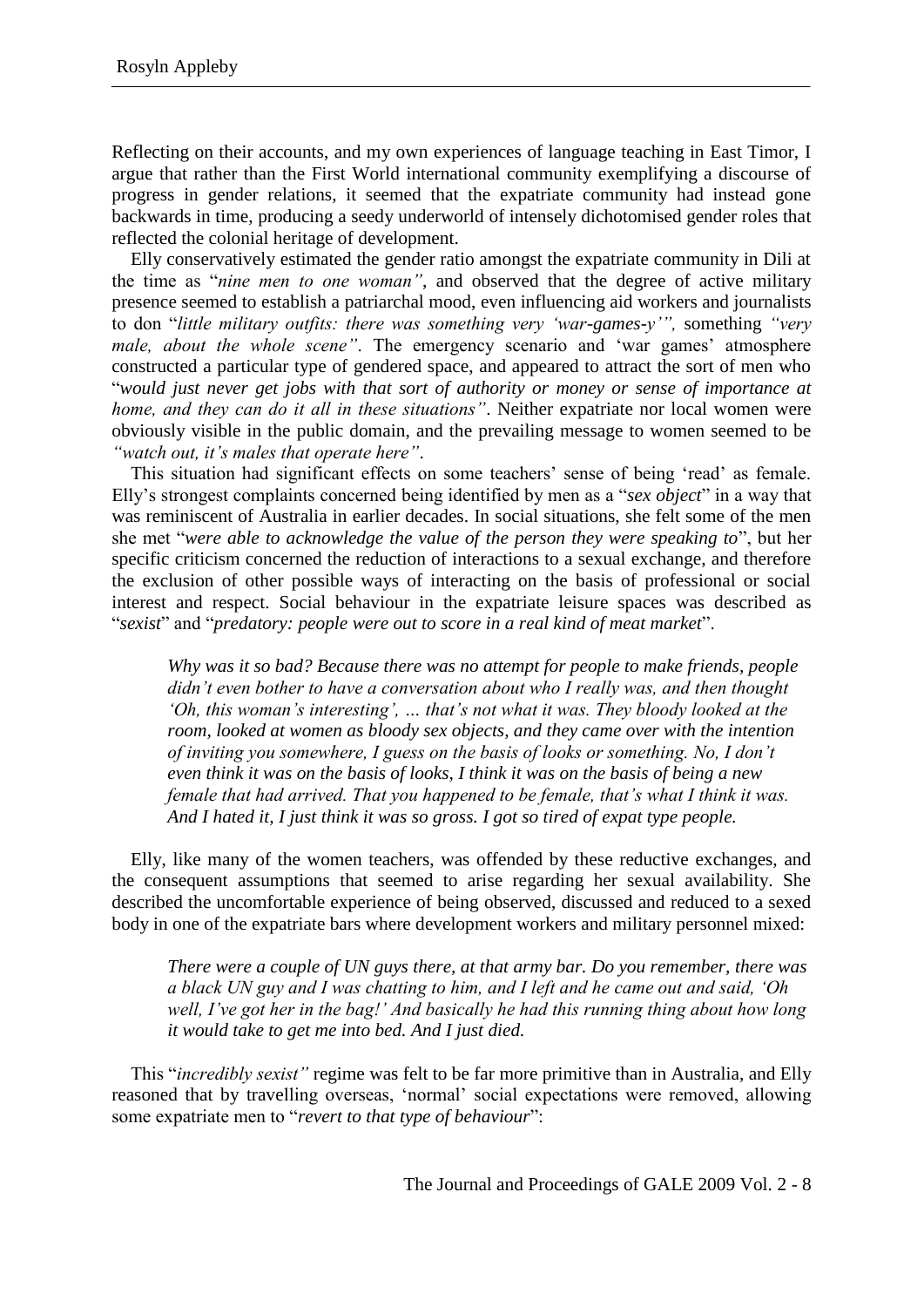*It was bizarre. I just felt I was kind of flipped back into some spy novel of the 1930s or 40s, I felt like I was in Biggles, "cause there"s no girls in Biggles, because it"s like that old British foreign service stuff that has this overlay of politeness but has the seedy underworld, and it kind of felt like the old politeness has gone, it"s just the seedy underworld in Timor.*

With the veneer of politeness stripped away, the "*incredibly archaic, double standard*" operated as a means of surveillance and control. Elly observed expatriate men "having a wife *at home and sleeping [their] way around the world as well"*, but believed such men judged the behaviour of women by a different standard:

*I don"t have any problems with casual sex for Christ"s sake, but the parameters, the way it was set up, it was set up as a boy"s game, not as a mutual kind of - put it this way, if [a woman] went off for casual sex, you"d get a reputation as being a slacker, a slut, and it would go round and you"d pay the price. Would [a man] pay the price? No, he"d be the hero because he"s the king bonker and he"s out there wheeling and dealing, it"s kind of like they were entrepreneurs. It was bizarre.*

The experience of a gendered social space presented by Helen was remarkably similar to that described above, and her letters indicated that she found the enforced company of certain groups of men to be tedious:

*There are about six of us women at the [residential] hotel and we're sick of being patronised by men droning on at us as if we have never travelled in our lives, never asking us about ourselves … There are so many men here, some of whom have difficulty recognising boundaries or accepting that we might not be that desperate for their company.*

Helen expressed ambivalent reactions of enjoyment, disgust and fear at being in a male domain where at times she felt relatively powerless. She described certain hotels frequented by expatriate men as places to *"scoff at the trough, drink beer and watch violent, noisy videos night after night"*. These were hostile places for women, where some men would be ―*groping"* and harassing:

*The biggest threat came from predatory Australian men. There were some real sexist creeps who just couldn"t seem to understand that we had not come to Timor to get laid. It was quite fun [at first] as this has not happened to me in years. But one man in particular started to harass me and I got really freaked by this. I am no supermodel, believe me. I think it was a case of anything in a skirt!*

Helen recognised that her fear was partly a result of her sense of disorientation in a ‗strange' place: ―*I had lost my sense of perspective, I mean, here I am this middle aged woman, I"m saying "wah-wah-wah, he scares me""*. Her unease was intensified when incidents of harassment would occur in places where members of the Timorese community were present. In these events, Helen's observation highlighted the behaviour of expatriate men as doubly inappropriate, both in terms of what would be acceptable in an Australian cultural domain, and perhaps even more so in Timorese cultural interactions: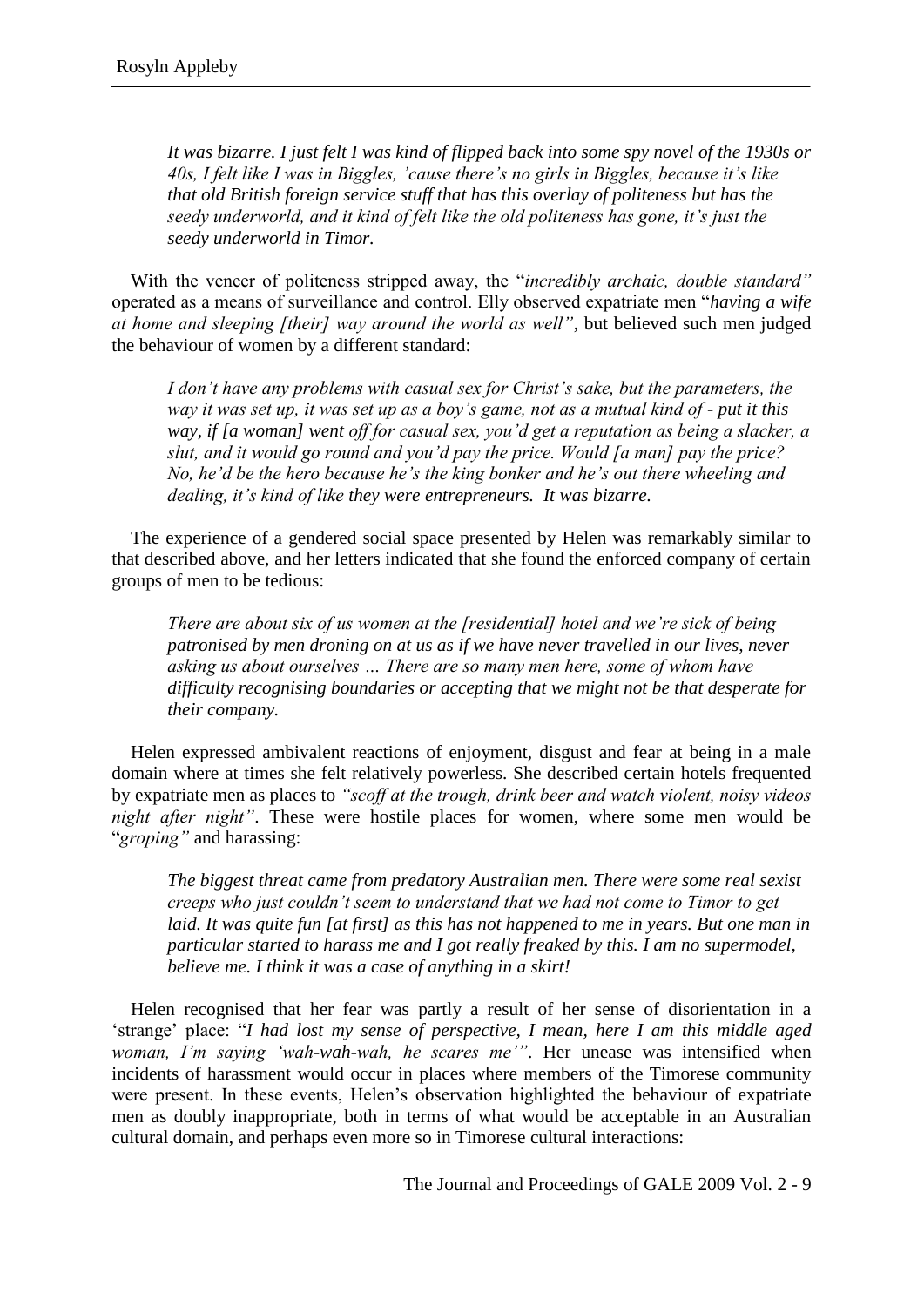*You know, touching me in the wrong way, and bothering me, winding me up in front of Timorese or, you know, grabbing me in the wrong, you know, if anything like that happens in front of the Timorese it"s ten times worse. He did it to me at a party and I just nearly died. Awful.*

In their accounts, both Elly and Helen articulated the feelings of many of the women teachers in East Timor. They saw expatriate men in the development context taking on the extreme masculine behaviours identified in feminist analyses of the colonial era (Mills, 1994), producing geosocial conditions that were hostile to women, and which depicted women as unruly bodies to be watched and controlled. Thus, despite the supposedly progressive discourses of social justice and gender equity espoused in development rhetoric, female teachers experienced expatriate communities as sites characterised by social discord and temporal regression that marginalised women and reinforced their anomalous positioning.

## **Gendered Interactions with East Timorese**

Female teachers' interaction with the Timorese community were also affected by an air of impending danger, underscored by the ever-present military forces. Rumours circulated of imminent militia activity, political instability, and struggle amongst factions in the establishment of the new nation's political regime. Troops and armoured vehicles patrolled the streets, helicopters swooped over the beaches, and US and Indonesian warships appeared in the harbour. In the general atmosphere of alarm, teachers were warned to exercise caution wherever they went. On an everyday level, there were increasing reports of attacks on expatriates, particularly as frustration with the foreign aid and military 'occupation' wore on. While the relatively wealthy international workforce was fully employed (re)constructing the country, local levels of unemployment remained high, producing tensions around racial, economic and gendered divisions. Helen observed that the streets had become the domain of two groups: a male dominated "UN junket", and clusters of "bored and frustrated young men *feeling like second class citizens"*:

*There were a lot of foreigners going running and stuff like that, with their wallets and what have you, early in the morning or at dusk, and making themselves vulnerable really, just not understanding that there would be that rather odd reaction to them. But there was also a lot of hostility on the street, the brutalised atmosphere and a lot of frustrated young people around. There"s no money and that massive UN gravy train where people- the place was really, really full of foreigners living very affluent lifestyles, driving around and throwing money about.*

In this environment, the threat to women aid workers' safety had the effect of maintaining masculine domination and control. Concern over security issues affected the attitude of aid organisations towards their staff, and was reflected in the warnings given to female teachers. Aid organisations conducted regular briefings for staff, where Helen recalled being advised about current threat levels, about unsafe areas – markets, beaches, in crowds and any political gatherings, about emergency evacuation procedures, and warnings for teachers "to keep our *mobiles with us at all times*". Increasing reports of street and beach attacks on white women meant that "*the whole place was completely paranoid, absolutely paranoid*". As in colonial times, these fears seemed at times to focus on the specific dangers to white women, who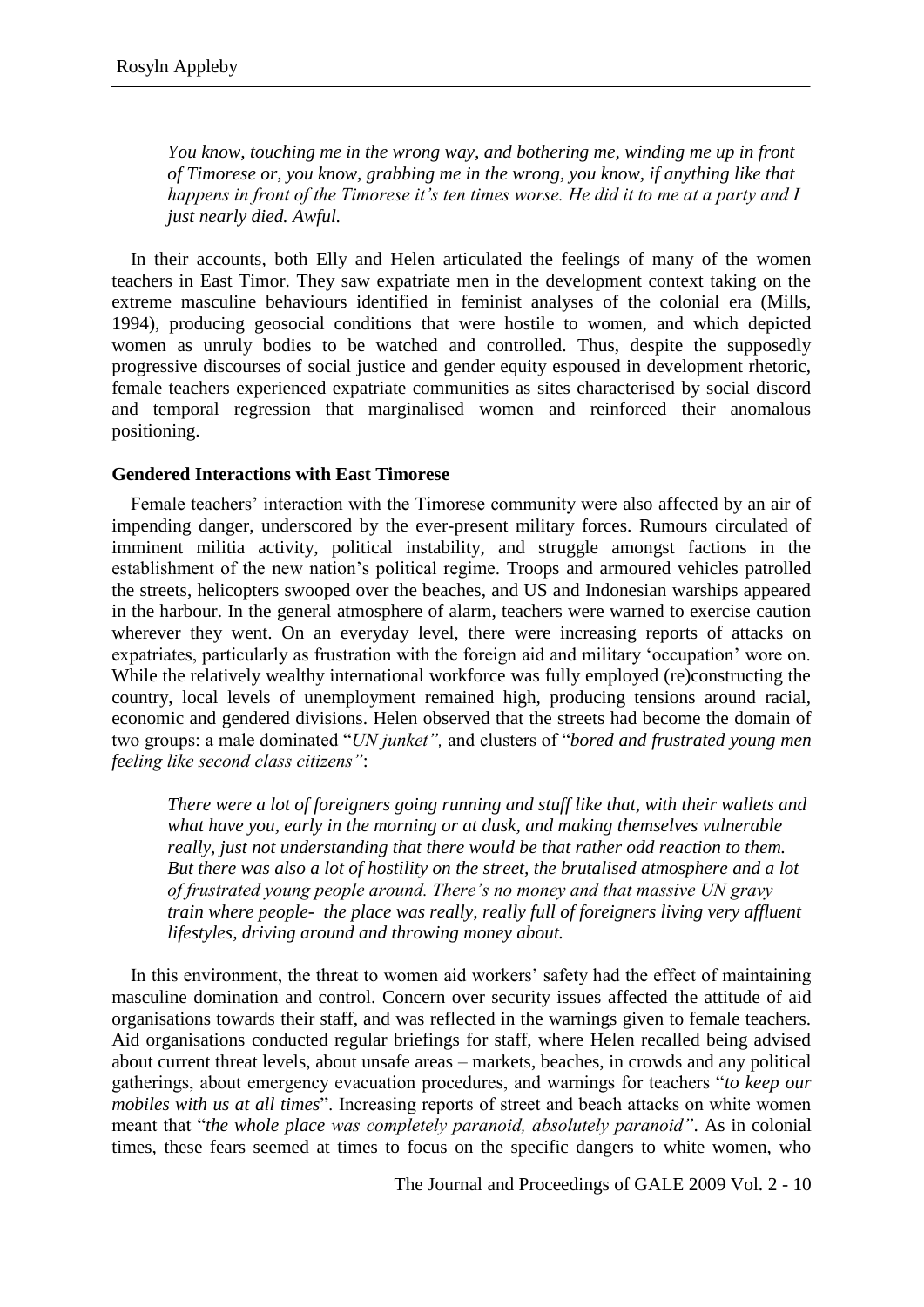appeared to be implicitly "mythologized as the desired objects of colonized men" (Stoler, 1995, p. 183). The call to "protect White womanhood (pure virtuous and 'civilizing')" (Jeffrey, 2002, p. xxiii) from the sexual threat of the colonised other – here in the form of menacing Timorese militia or unemployed youths – necessitated the redrawing of racial boundaries, and reaffirmed the need to monitor and confine women for their own safety:

*Oh my god! We weren"t allowed to leave the hotel just about, we were told to stay away from any meeting, any gathering of people, you know, don"t go out at night, don"t go to the beach alone, be careful of people in the street.*

Despite early feelings of alarm, over time teachers began to realise that many of the reputed dangers were inflated, with donor organisations making "the threat and the risk much *worse than it actually is … [they] exaggerate the security issues, to suit their own purposes, and … to control our movements … Our every move was vetted and watched"*. The warnings not only restricted women's mobility, but also served to secure a patronising, protective role for men, who appeared pleased to be "*hectoring us about how to keep safe. They all do it"*. As a result, Helen lamented, "*I feel a bit marooned in the expatriate enclave and I miss [my] freedom of movement"*. In the complex patterns of gendered behaviour in this postcolonial environment, we see a reproduction of colonial relations in which "sexual desire [was] a crucial transfer point of power, tangled with racial exclusions in complicated ways" (Stoler, 1995, p. 190). A discourse of fear was produced, "defined by powerful others who control the view" where the masculinist claims to 'know' – what the dangers were, how to avoid them – were "experienced as a claim to space and territory" (Rose, 1993, p. 148).

## **Being the Teacher**

In these volatile times there *were* real threats to physical safety; many of the women *were* discomforted by the amount of overt attention they received from Timorese men in public places, and were at times fearful for their security. But regardless of the harassment in the streets and on the beach, it never occurred in the grounds of the university, where the women appeared to be 'read' not as sexed bodies, but in terms of a professional identity tied to a specific place. Elly demonstrated this contrast succinctly: "*you couldn't lie on the beach, you did get completely harassed there. And certainly I got followed around in town a fair bit too. But not on campus: I was "the teacher" on campus"*. As they took on the role of teachers, the women's perceptions of their gendered selves changed. Whereas on the streets and beaches they were harassed with cat calls, whistles, and invitations for sex, once they entered the campus of the university, all that stopped and they became 'the teacher'.

If they were to take on the role assigned to development workers, the teachers in their professional capacities then had to reorient themselves from being subjects in a patriarchal regime to being agents of change in the development process (Savage, 1997). Given the social patterning within the international community, and the hierarchical relations between the international and Timorese communities, the expectation that they model and promote gender equity sits awkwardly with their contradictory positioning outside the classroom. If we take seriously the idea that the classroom doesn't exist in isolation from the world outside its walls, we can see that the context of development provides a complex, paradoxical, and at times unstable ground for the negotiation of gender in relation to English language teaching and to the English language speaking communities represented by international development. A discussion of the ways in which teachers negotiated the challenges of gender dynamics in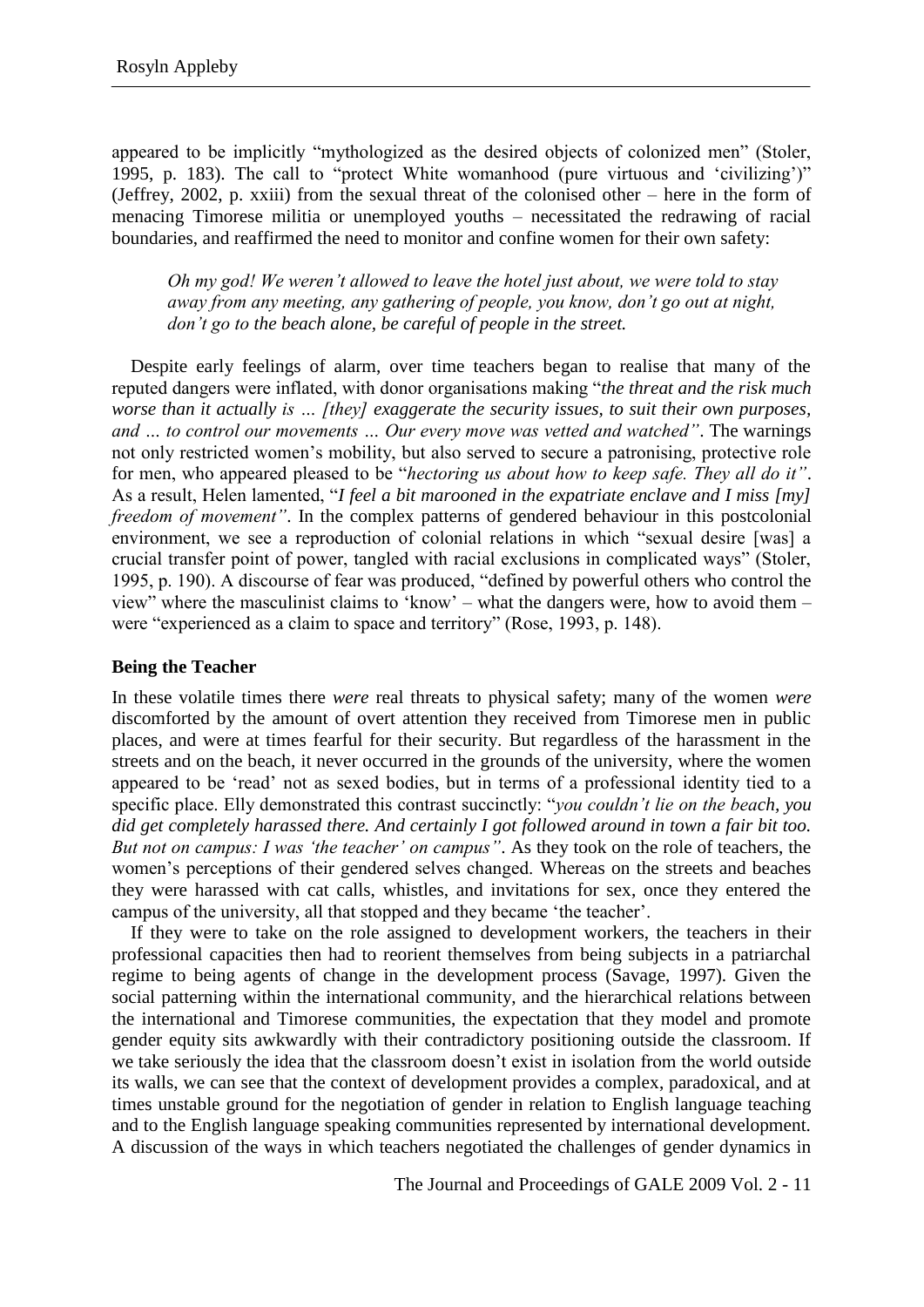their classroom practice is beyond the scope of this article, but has been pursued in a different forum (see Appleby, 2007; Appleby, 2009).

#### **Conclusion**

Development programs designed to ameliorate conditions of gender inequality in developing communities implicitly suggest that representatives of wealthier, donor nations have a contribution to make in terms of modeling gender equality. In these assumptions we see the colonial legacy of civilising discourses that have shaped educational endeavours in contemporary international development. These discourses continue to position teachers in the role of enlightening the colonised subjects as the other of Western progress and culture (Jones & Ball, 1995), a role that historically has been at least as important as the transmission of disciplinary knowledge. However, the incidence of inequality and sexism appearing within the expatriate community in this particular development context suggests that donor nations could hardly be held as a shining example of progress in gender reforms.

If English language teachers are to take seriously the challenges of incorporating gender perspectives in language education, then recognition must be given to impact of First World intervention in development sites, and to the way gender relations are shaped by race, class, geography, and colonial tradition in specific locations (Pavlenko, 2004). In this contact zone, the reproduction of dichotomised gender and racial stereotypes testifies to the endurance of colonial relations of power in contemporary development enterprises. These complex connections have particular implications for language education, and for what we focus on as language teachers concerned with social justice and equality. Given the hierarchical relations that persist in militarised development sites, it seems that a useful place for teachers and students to interrogate these issues might not be solely within the host community, but rather at the very meeting point of the international and the local communities, where gender, race and economic status are salient and divisive categories, and where 'unruly others' are marked for exclusion.

*Roslyn Appleby* is senior lecturer in academic and professional language and literacy. Her research interests include postcolonial and feminist perspectives on language education and international development.

PO Box 123, Broadway, NSW 2007, Australia Telephone: +61 2 9514-1490 Email: roslyn.appleby@uts.edu.au

## **References**

Addison, T. (2000). Aid and conflict. In F. Tarp (Ed.), *Foreign Aid and Development: Lessons Learned and Directions for the Future,* (pp. 392-408). London: Routledge.

- Appleby, R., Copley, K., Sithirajvongsa, S., & Pennycook, A. (2002). Language in development constrained: Three contexts. *TESOL Quarterly, 36*(3), 323-346.
- Appleby, R. (2007). Not my place: Gender politics and language teaching in East Timor. In K. Ertuna, A. French, C. Faulk, D. Donnelly & W. Kritprayoch (Eds.) *Trends and*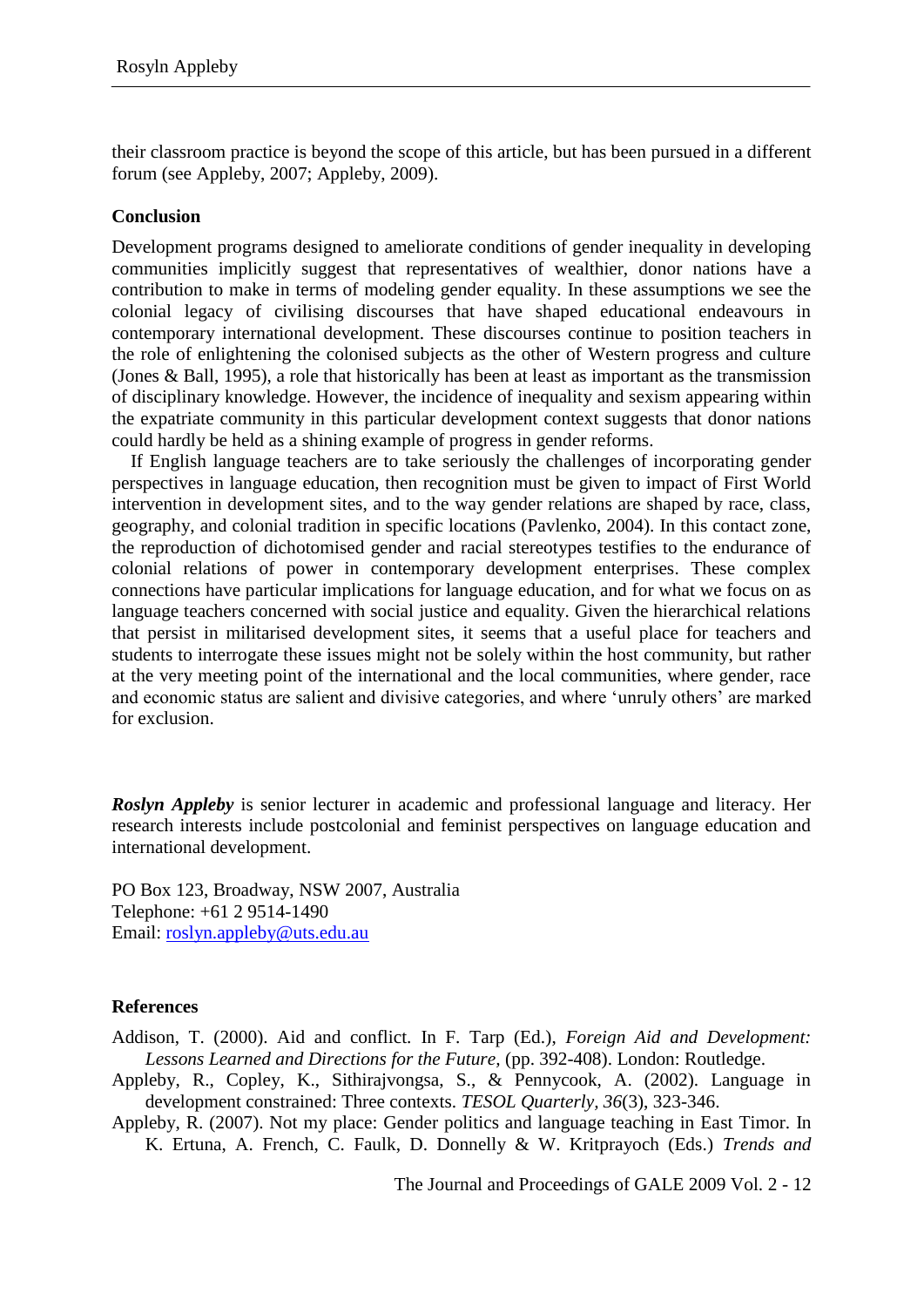*Directions. Refereed Proceedings of the 12th English in Southeast Asia Conference* (pp. 1-9). Bangkok, Thailand: School of Liberal Arts, KMUTT.

- Appleby, R. (2009) The spatial politics of gender in EAP classroom practice. *Journal of English for Academic Purposes, 8*(2), 100-110*.*
- Bowcott, O. (2005, March 25). Report reveals same of UN peacekeepers. *The Guardian.* Retrieved February 11, 2009, from

http://www.guardian.co.uk/world/2005/mar/25/unitednations

- Duffield, M. (2002). Social reconstruction and the radicalization of development: Aid as a relation of global liberal governance. *Development and Change, 33*(5), 1049-1071.
- Escobar, A. (2004). Development, violence and the New Imperial Order. *Development, 47*(1), 15-21.
- Forbes, M., & Allard, T. (2006, May 28). Life and death heroes: our troops save hundreds of children. *The Sun-Herald,* p.1.
- Gillan, A., & Moszynski, P. (2002, March 25). Aid workers in food for child sex scandal. *The Guardian*. Retrieved February 11, 2009, from

http://www.guardian.co.uk/society/2002/feb/27/voluntarysector

- Jeffrey, L. A. (2002). *Sex and Borders: Gender, National Identity and Prostitution Policy in Thailand*. Vancouver: University of British Colombia Press.
- Jeffreys, A. (2002). Giving voice to silent emergencies. *Humanitarian Exchange, 20*, 2-4. Jones, D. M., & Ball, S. J. (1995). Michael Foucault and the discourse of education. In P.
- McLaren & J. Giarelli (Eds.), *Critical Theory and Education* (pp. 37-51). New York: State University of New York Press.
- Karmani, S. (2005). Petro-linguistics: The emerging nexus between oil, English, and Islam. *Journal of Language, Identity and Education, 4*(2), 87-102.
- Kingdon, S. (1999). Contesting development. In R. Le Heron, L. Murphy, P. Forer & M. Goldstone (Eds.), *Explorations in Human Geography: Encountering Place* (pp. 173- 202). Auckland, New Zealand: Oxford University Press.
- Kingsbury, D. (2004). Introduction. In D. Kingsbury, J. Remenyi & J. Hunt (Eds.), *Key Issues in Development* (pp. 1-21). Basingstoke & New York: Palgrave Macmillan.
- Loomba, A. (1998). *Colonialism/Post-Colonialism*. London: Routledge.
- Manderson, L., & Jolly, M. (Eds.). (1997). *Sites of Desire / Economies of Pleasure: Sexualities in Asia and the Pacific*. Chicago: University of Chicago Press.
- Mazurana, D., Raven-Roberts, A., Parpart, J., & Lautze, J. (2005). *Gender, Conflict, and Peacekeeping*. Lanham: Rowman & Littlefield.
- Mills, S. (1994). Knowledge, gender, and empire. In A. Blunt & G. Rose (Eds.), *Writing Women and Space: Colonial and Postcolonial Geographies* (pp. 29-50). New York: The Guilford Press.
- Mohanty, C. T. (2003). *Feminism Without Borders: Decolonizing Theory, Practicing Solidarity*. Durham and London: Duke University Press.
- Pavlenko, A. (2004). Gender and sexuality in foreign and second language education: Critical and feminist approaches. In B. Norton & K. Toohey (Eds.), *Critical Pedagogies and Language Learning* (pp. 53-71). Cambridge: Cambridge University Press.
- Phillipson, R. (1992). *Linguistic Imperialism*. Oxford: Oxford University Press.
- Pratt, M. L. (1992). *Imperial Eyes: Travel Writing and Transculturation*. London: Routledge.

Ramazanoglu, C. (Ed.) (1993). *Up Against Foucault*. London: Routledge.

Rose, G. (1993). *Feminism and Geography: The Limits of Geographical Knowledge*. Cambridge: Polity Press.